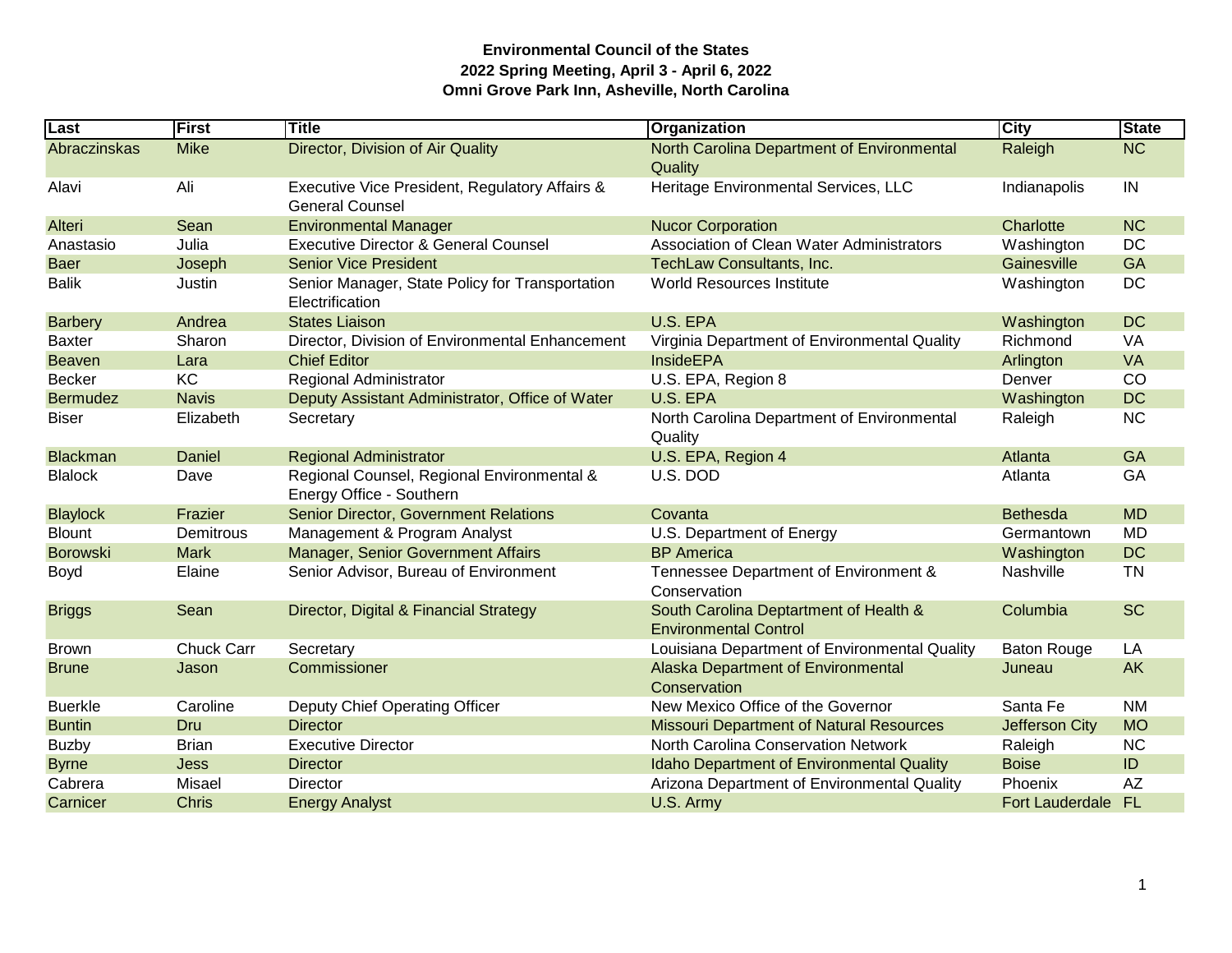| Last           | <b>First</b> | Title                                                                                   | Organization                                                          | <b>City</b>                       | <b>State</b> |
|----------------|--------------|-----------------------------------------------------------------------------------------|-----------------------------------------------------------------------|-----------------------------------|--------------|
| Carr           | David        | Regional Environmental Coordinator, Regional<br>Environmental & Energy Office - Central | U.S. Army                                                             | San Antonio                       | <b>TX</b>    |
| Cash           | David        | <b>Regional Administrator</b>                                                           | U.S. EPA, Region 1                                                    | <b>Boston</b>                     | <b>MA</b>    |
| Chancellor     | Erin         | Director, Office of Legal Services                                                      | <b>Texas Commission on Environmental Quality</b>                      | Austin                            | <b>TX</b>    |
| Chapman        | Randy        | Environmental Manager, Petroleum                                                        | Virginia Department of Environmental Quality                          | Woodbridge                        | <b>VA</b>    |
| Chu            | Ed           | Deputy Regional Administrator                                                           | U.S. EPA, Region 7                                                    | Lenexa                            | KS           |
| <b>Clark</b>   | Liesl        | <b>Director</b>                                                                         | Michigan Department of Environment, Great<br>Lakes, & Energy          | Lansing                           | MI           |
| Coats          | Kara         | DoD Regional Counsel, Regional Environmental &<br>Energy Office - Northern              | U.S. Army Corps of Engineers                                          | Aberdeen<br><b>Proving Ground</b> | <b>MD</b>    |
| Cole           | Preston      | Secretary                                                                               | <b>Wisconsin Department of Natural Resources</b>                      | Madison                           | WI           |
| Collin         | Robin        | Senior Advisor to the Administrator for<br><b>Environmental Justice</b>                 | U.S. EPA                                                              | Washington                        | DC           |
| <b>Collins</b> | AI           | <b>Chief Policy Officer</b>                                                             | <b>Oxy Low Carbon Ventures</b>                                        | Houston                           | <b>TX</b>    |
| Corbin         | Jeff         | Director, Environmental Policy & Water Markets                                          | <b>Restoration Systems</b>                                            | Raleigh                           | <b>NC</b>    |
| Coughlin       | Dawn         | Senior Manager, Regulatory & Environmental<br><b>Affairs</b>                            | <b>Hess Corporation</b>                                               | Houston                           | <b>TX</b>    |
| Dunn           | Alex         | Partner                                                                                 | Baker Botts, LLP                                                      | Washington                        | <b>DC</b>    |
| <b>DeLyser</b> | Kendall      | <b>Director, Climate Science</b>                                                        | <b>American Forests</b>                                               | Washington                        | <b>DC</b>    |
| Demuth         | Maranda      | Strategic Initiative Manager                                                            | Eastman                                                               | Kingsport                         | <b>TN</b>    |
| <b>DiMaio</b>  | Olivia       | <b>Regulatory Affairs Specialist</b>                                                    | U.S. Army                                                             | Atlanta                           | <b>GA</b>    |
| <b>Dykes</b>   | Katie        | Commissioner                                                                            | Connecticut Department of Energy &<br><b>Environmental Protection</b> | Hartford                          | <b>CT</b>    |
| Eaton          | Chad         | <b>Director of Government Affairs</b>                                                   | <b>Nucor</b>                                                          | Waxhaw                            | <b>NC</b>    |
| Engelman-Lado  | Marianne     | Deputy General Counsel for Environmental<br>Initiatives                                 | U.S. EPA                                                              | Washington                        | DC           |
| <b>Espy</b>    | Julie        | Senior Industry Consultant, Water & Environment                                         | <b>SAS</b>                                                            | Tallahassee                       | <b>FL</b>    |
| Eunice         | John         | <b>Deputy Director</b>                                                                  | Georgia Environmental Protection Division                             | Atlanta                           | GA           |
| Farrell        | Jim          | Legal Counsel, Environmental                                                            | ONEOK, Inc.                                                           | Tulsa                             | <b>OK</b>    |
| Feldon         | Leah         | <b>Deputy Director</b>                                                                  | Oregon Department of Environmental Quality                            | Portland                          | <b>OR</b>    |
| Fine           | Philip       | Principal Deputy Associate Administrator, Office of<br>Policy                           | U.S. EPA                                                              | Washington                        | <b>DC</b>    |
| Fisher         | Trudy        | Attorney                                                                                | <b>Butler Snow</b>                                                    | Ridgeland                         | <b>MS</b>    |
| <b>Fisher</b>  | Emily        | General Counsel & Senior Vice President, Clean<br>Energy                                | <b>Edison Electric Institute</b>                                      | Washington                        | <b>DC</b>    |
| Fleming        | Sunny        | <b>Environmental Specialist</b>                                                         | <b>ESRI</b>                                                           | <b>Redlands</b>                   | CA           |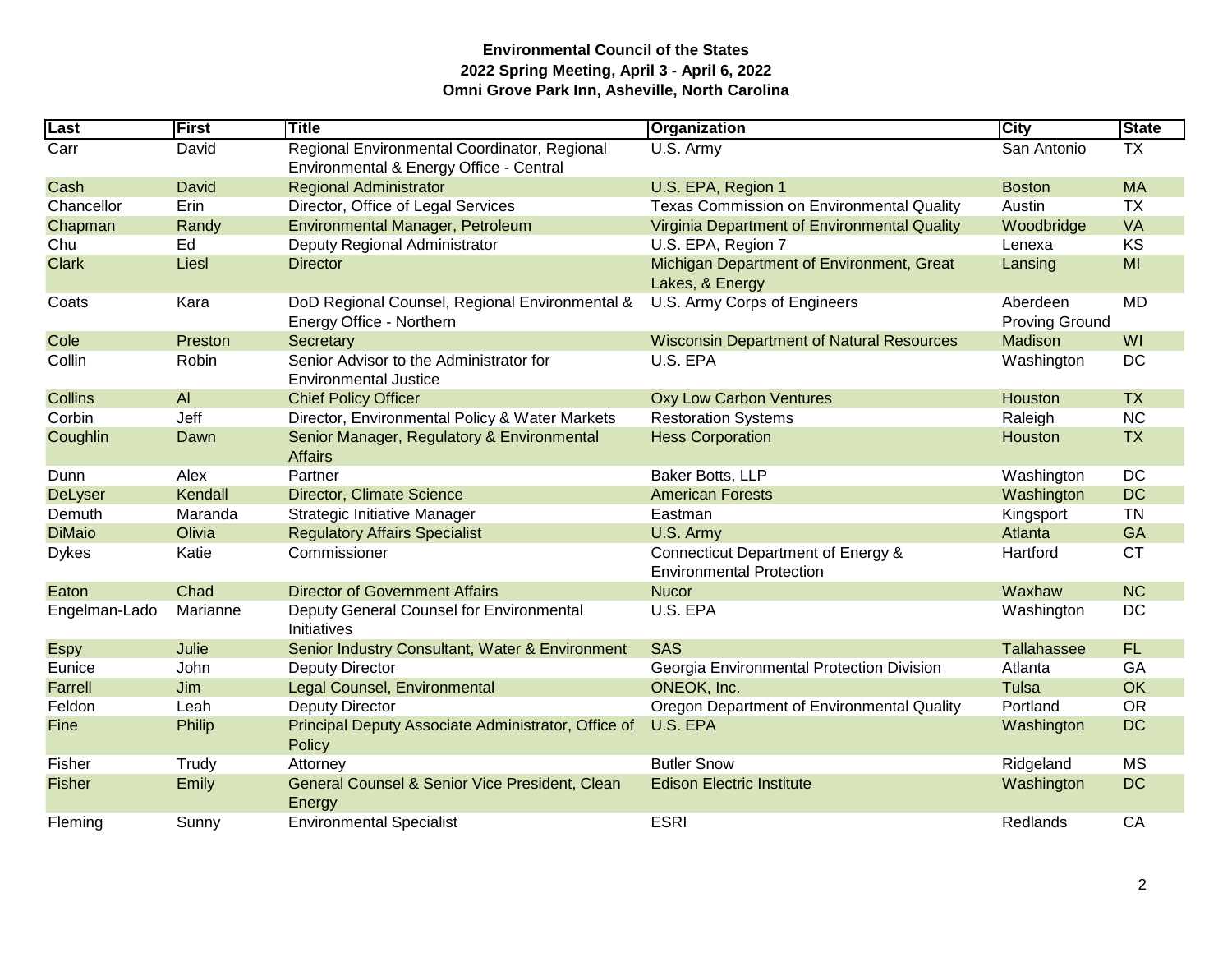| Last       | First        | <b>Title</b>                                                                                              | Organization                                                               | <b>City</b>                      | <b>State</b>   |
|------------|--------------|-----------------------------------------------------------------------------------------------------------|----------------------------------------------------------------------------|----------------------------------|----------------|
| Fortner    | Renee        | <b>Watershed Resources Manager</b>                                                                        | <b>RiverLink</b>                                                           | Asheville                        | <b>NC</b>      |
| Fox        | Radhika      | Assistant Administrator, Office of Water                                                                  | U.S. EPA                                                                   | Washington                       | <b>DC</b>      |
| Freeman    | Dee          | <b>Former Secretary</b>                                                                                   | North Carolina Department of Environment &<br><b>Natural Resources</b>     | Raleigh                          | <b>NC</b>      |
| Gander     | Sue          | Director, Electric School Bus Initiative                                                                  | <b>World Resources Institute</b>                                           | Washington                       | <b>DC</b>      |
| Garvin     | Shawn        | <b>Cabinet Secretary</b>                                                                                  | Delaware Department of Natural Resources &<br><b>Environmental Control</b> | <b>Dover</b>                     | <b>DE</b>      |
| Getty      | Drew         | Vice President, Environmental & Government<br><b>Relations</b>                                            | Perdue Farms, Inc.                                                         | Salisbury                        | <b>MD</b>      |
| Ghanta     | Venu         | Vice President, Federal Regulatory Affairs                                                                | <b>Duke Energy</b>                                                         | Washington                       | <b>DC</b>      |
| Glatt      | Dave         | Director                                                                                                  | North Dakota Department of Environmental<br>Quality                        | <b>Bismarck</b>                  | <b>ND</b>      |
| Gledhill   | Jonathan     | President                                                                                                 | <b>Policy Navigation Group</b>                                             | Annandale                        | VA             |
| Gonzalez   | Javier       | Senior Program Officer, Legal, Policy & Markets<br>Team                                                   | Verra                                                                      | Washington                       | <b>DC</b>      |
| Good       | Gail         | <b>Environmental Management Administrator</b>                                                             | <b>Wisconsin Department of Natural Resources</b>                           | Madison                          | WI             |
| Goodman    | Jeanne       | <b>Deputy Secretary</b>                                                                                   | South Dakota Department of Agriculture & Natural Pierre<br>Resources       |                                  | <b>SD</b>      |
| Graham     | Kyle         | Senior Program Manager                                                                                    | <b>Ecosystem Investment Partners</b>                                       | <b>Tallahassee</b>               | FL.            |
| Graves     | <b>Beth</b>  | <b>Executive Project Manager</b>                                                                          | <b>ECOS</b>                                                                | Washington                       | <b>DC</b>      |
| Gray       | <b>Terry</b> | <b>Acting Director</b>                                                                                    | Rhode Island Department of Environmental<br>Management                     | Providence                       | R <sub>l</sub> |
| Grumbles   | Ben          | <b>Cabinet Secretary</b>                                                                                  | Maryland Department of the Environment                                     | <b>Baltimore</b>                 | <b>MD</b>      |
| Gwinn      | Maureen      | Principal Deputy Assistant Administrator, Office of<br><b>Research &amp; Development</b>                  | U.S. EPA                                                                   | Research<br><b>Triangle Park</b> | <b>NC</b>      |
| Hall       | John         | Deputy Director, Office of Planning, Analysis, &<br>Accountability, Office of the Chief Financial Officer | U.S. EPA                                                                   | Washington                       | <b>DC</b>      |
| Hall       | Ryan         | <b>Director, Technical Services</b>                                                                       | <b>NGL Energy Partners, LP</b>                                             | Santa Fe                         | <b>NM</b>      |
| Hallman    | Eric         | Environmental Lead, Regulatory & Mergers,<br>Acquisitions, Divestitures, & Joint Ventures<br>Program      | Cargill, Inc                                                               | Wayzata                          | <b>MN</b>      |
| Hamilton   | Shawn        | Secretary                                                                                                 | <b>Florida Department of Environmental Protection</b>                      | Tallahassee                      | <b>FL</b>      |
| Hammontree | Jimmie       | Director, State Government & Regulatory Affairs                                                           | Williams                                                                   | Fort Worth                       | <b>TX</b>      |
| Hanson     | Carolyn      | <b>Deputy Director</b>                                                                                    | <b>ECOS</b>                                                                | Washington                       | <b>DC</b>      |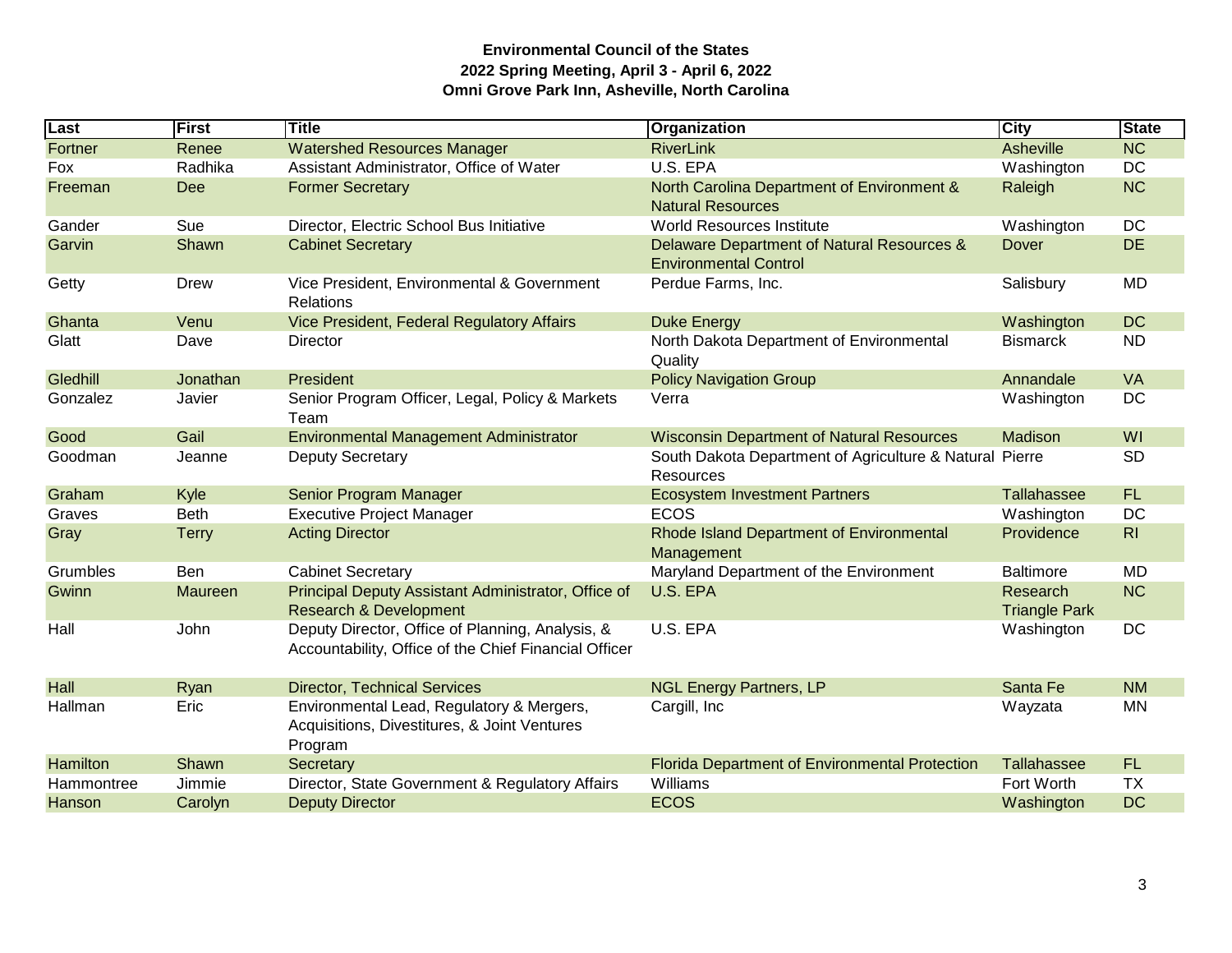| Last          | First              | <b>Title</b>                                                                                                              | <b>Organization</b>                                          | <b>City</b>          | <b>State</b> |
|---------------|--------------------|---------------------------------------------------------------------------------------------------------------------------|--------------------------------------------------------------|----------------------|--------------|
| Harbour       | Shana              | Program Analyst, E-Enterprise for the Environment                                                                         | U.S. EPA                                                     | Washington           | <b>DC</b>    |
| Harel         | Eyal               | <b>Chief Executive Officer &amp; Co-Founder</b>                                                                           | <b>BlueGreen Water Technologies, Limited</b>                 | <b>Tallahassee</b>   | <b>FL</b>    |
| Hartman       | Jim                | DoD Region 5 Environmental Coordinator, Regional U.S. Army Corps of Engineers<br>Environmental & Energy Office - Northern |                                                              | York                 | PA           |
| Hatton        | <b>Tony</b>        | Commissioner                                                                                                              | Kentucky Department for Environmental<br>Protection          | Frankfort            | <b>KY</b>    |
| Henderson     | Scott              | Senior Director, Government Relations                                                                                     | Covanta                                                      | Knoxville            | <b>TN</b>    |
| Henning       | Leo                | <b>Deputy Secretary</b>                                                                                                   | Kansas Department of Health & Environment                    | <b>Topeka</b>        | <b>KS</b>    |
| Holman        | Sheila             | <b>Former Secretary</b>                                                                                                   | North Carolina Department of Environmental<br>Quality        | Durham               | <b>NC</b>    |
| Holman        | <b>Bill</b>        | <b>North Carolina Director</b>                                                                                            | <b>The Conservation Fund</b>                                 | <b>Chapel Hill</b>   | <b>NC</b>    |
| Horton        | Melissa            | <b>Director Government Affairs</b>                                                                                        | Southern Company                                             | Washington           | <b>DC</b>    |
| Hoskinson     | Carolyn            | Director, Office of Resource Conservation &<br>Recovery                                                                   | U.S. EPA                                                     | <b>Silver Spring</b> | <b>MD</b>    |
| Howard        | George             | <b>Chief Executive Officer</b>                                                                                            | <b>Restoration Systems</b>                                   | Raleigh              | <b>NC</b>    |
| <b>Hughes</b> | <b>Sarah Grace</b> | <b>Project Manager</b>                                                                                                    | <b>ECOS</b>                                                  | Washington           | <b>DC</b>    |
| Humphrey      | Hannah             | Deputy Director, Division of Environmental Quality & Missouri Department of Natural Resources<br>Division of Energy       |                                                              | Jefferson City       | <b>MO</b>    |
| <b>Jester</b> | Cynthia            | Regional Environmental Coordinator, Regional<br>Environmental & Energy Office - Southern                                  | U.S. Army Corps of Engineers                                 | Atlanta              | GA           |
| Johnson       | Morgan             | Senior Advisor                                                                                                            | <b>Texas Commission on Environmental Quality</b>             | Austin               | <b>TX</b>    |
| Jones         | <b>Kuper</b>       | Director, State & Regulatory Affairs                                                                                      | <b>American Chemistry Council</b>                            | Washington           | <b>DC</b>    |
| Kadeli        | Lek                | Acting Associate Chief Financial Officer                                                                                  | U.S. EPA                                                     | Washington           | <b>DC</b>    |
| <b>Katims</b> | Casey              | Deputy Associate Administrator, Intergovernmental<br><b>Relations</b>                                                     | U.S. EPA                                                     | Washington           | <b>DC</b>    |
| Kearley       | Robert             | <b>State Government Affairs</b>                                                                                           | 3M                                                           | Waxhaw               | <b>NC</b>    |
| Keatley       | Aaron              | <b>Chief Deputy Director</b>                                                                                              | Michigan Department of Environment, Great<br>Lakes, & Energy | Lansing              | MI           |
| Kennedy       | Kevin              | Regional Environmental Coordinator, Army<br>Regional Environmental & Energy Office - Northern                             | U.S. Army                                                    | Aberdeen             | <b>MD</b>    |
| Kenney        | James              | <b>Cabinet Secretary</b>                                                                                                  | <b>New Mexico Environment Department</b>                     | Santa Fe             | <b>NM</b>    |
| Keogh         | <b>Becky</b>       | <b>Cabinet Secretary</b>                                                                                                  | Arkansas Department of Energy & Environment                  | North                | <b>AR</b>    |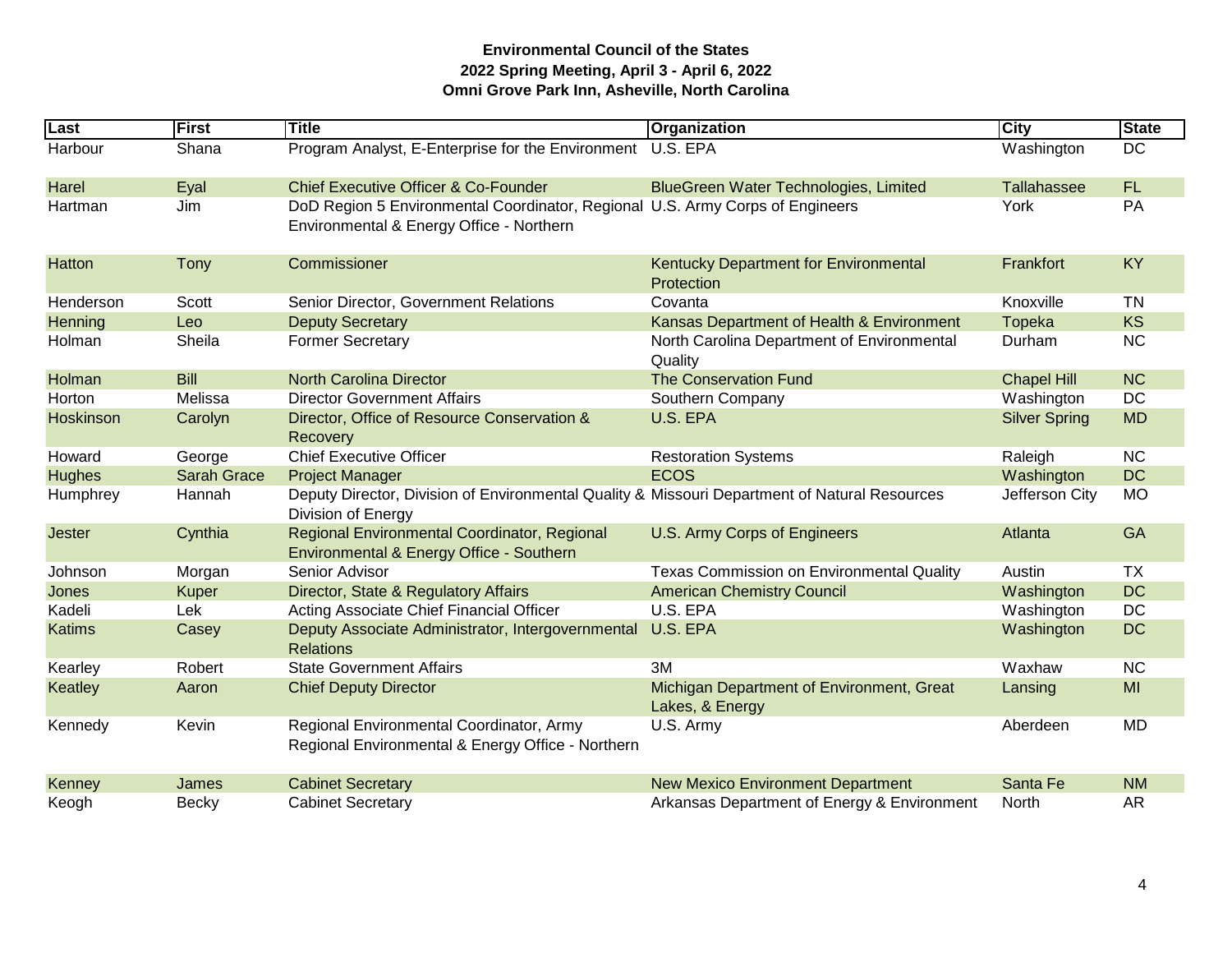| $\overline{\text{Last}}$ | <b>First</b>   | Title                                                                 | Organization                                                          | City                 | <b>State</b> |
|--------------------------|----------------|-----------------------------------------------------------------------|-----------------------------------------------------------------------|----------------------|--------------|
| Khoury                   | Shane          | <b>Chief Counsel</b>                                                  | Arkansas Department of Energy & Environment                           | North Little Rock AR |              |
| <b>Kirk</b>              | Lloyd          | Director, Office of Business & Regulatory Affairs                     | Oklahoma Department of Environmental Quality                          | Oklahoma City        | OK           |
| Koerber                  | <b>Mike</b>    | Deputy Director, Office of Air Quality Planning &<br><b>Standards</b> | U.S. EPA                                                              | Washington           | <b>DC</b>    |
| Kohlasch                 | Frank          | <b>Climate Director</b>                                               | Minnesota Pollution Control Agency                                    | Saint Paul           | <b>MN</b>    |
| Lane                     | <b>Bill</b>    | <b>General Counsel</b>                                                | North Carolina Department of Environmental<br>Quality                 | Raleigh              | <b>NC</b>    |
| Langan                   | Bonani         | Senior Associate Engineer                                             | Wood                                                                  | Durham               | <b>NC</b>    |
| Langley                  | Greg           | <b>Press Secretary</b>                                                | Louisiana Department of Environmental Quality                         | <b>Baton Rouge</b>   | LA           |
| Lapato                   | Daniel         | Senior Director, State Affairs                                        | American Gas Association                                              | Washington           | <b>DC</b>    |
| Lashley                  | Doug           | <b>Managing Member</b>                                                | GreenVest, LLC                                                        | <b>Bowie</b>         | <b>MD</b>    |
| LaTourette               | Shawn          | Commissioner                                                          | New Jersey Department of Environmental<br>Protection                  | Trenton              | <b>NJ</b>    |
| Lee                      | <b>Charles</b> | Senior Policy Advisor, Office of Environmental<br>Justice             | U.S. EPA                                                              | Washington           | <b>DC</b>    |
| Leeth                    | <b>Stewart</b> | <b>Chief Sustainability Officer</b>                                   | Smithfield Foods                                                      | Smithfield           | <b>VA</b>    |
| Lefevre                  | Amanda         | <b>Deputy Commissioner</b>                                            | Kentucky Department for Environmental<br>Protection                   | Frankfort            | <b>KY</b>    |
| Leonard                  | Paul           | Director, Superfund & Emergency Management<br><b>Division</b>         | U.S. EPA, Region 3                                                    | Philadelphia         | PA           |
| Leon Guerrero            | Walter         | Administrator                                                         | <b>Guam Environmental Protection Agency</b>                           | Barrigada            | Guam         |
| Linck                    | Julie          | <b>Chief Administrator of Environment</b>                             | Arkansas Department of Energy & Environment                           | North Little Rock AR |              |
| Linder                   | <b>Mike</b>    | Attorney                                                              | Koley Jessen Law Firm                                                 | Omaha                | <b>NE</b>    |
| Lindley                  | Emily          | Commissioner                                                          | Texas Commission on Environmental Quality                             | Austin               | <b>TX</b>    |
| Lindman                  | <b>Brian</b>   | Vice President, Environmental Compliance                              | US Ecology, Inc.                                                      | <b>Boise</b>         | ID           |
| Long                     | Keisha         | Environmental Justice Coordinator                                     | South Carolina Department of Health &<br><b>Environmental Control</b> | Columbia             | <b>SC</b>    |
| Lopez-Santos             | Paulina        | <b>Project Associate</b>                                              | <b>ECOS</b>                                                           | Washington           | <b>DC</b>    |
| Lovato                   | Greg           | Administrator                                                         | Nevada Division of Environmental Protection                           | Carson City          | <b>NV</b>    |
| Loyzim                   | Melanie        | Commissioner                                                          | Maine Department of Environmental Protection                          | Augusta              | <b>ME</b>    |
| MacCartney               | Connor         | Project Manager                                                       | <b>ECOS</b>                                                           | Washington           | DC           |
| <b>Macy</b>              | Jim            | <b>Director</b>                                                       | Nebraska Department of Environment & Energy                           | Lincoln              | <b>NE</b>    |
| Mahoney                  | Mark           | Regional Environmental Coordinator                                    | U.S. Army                                                             | Greenwood<br>Village | CO           |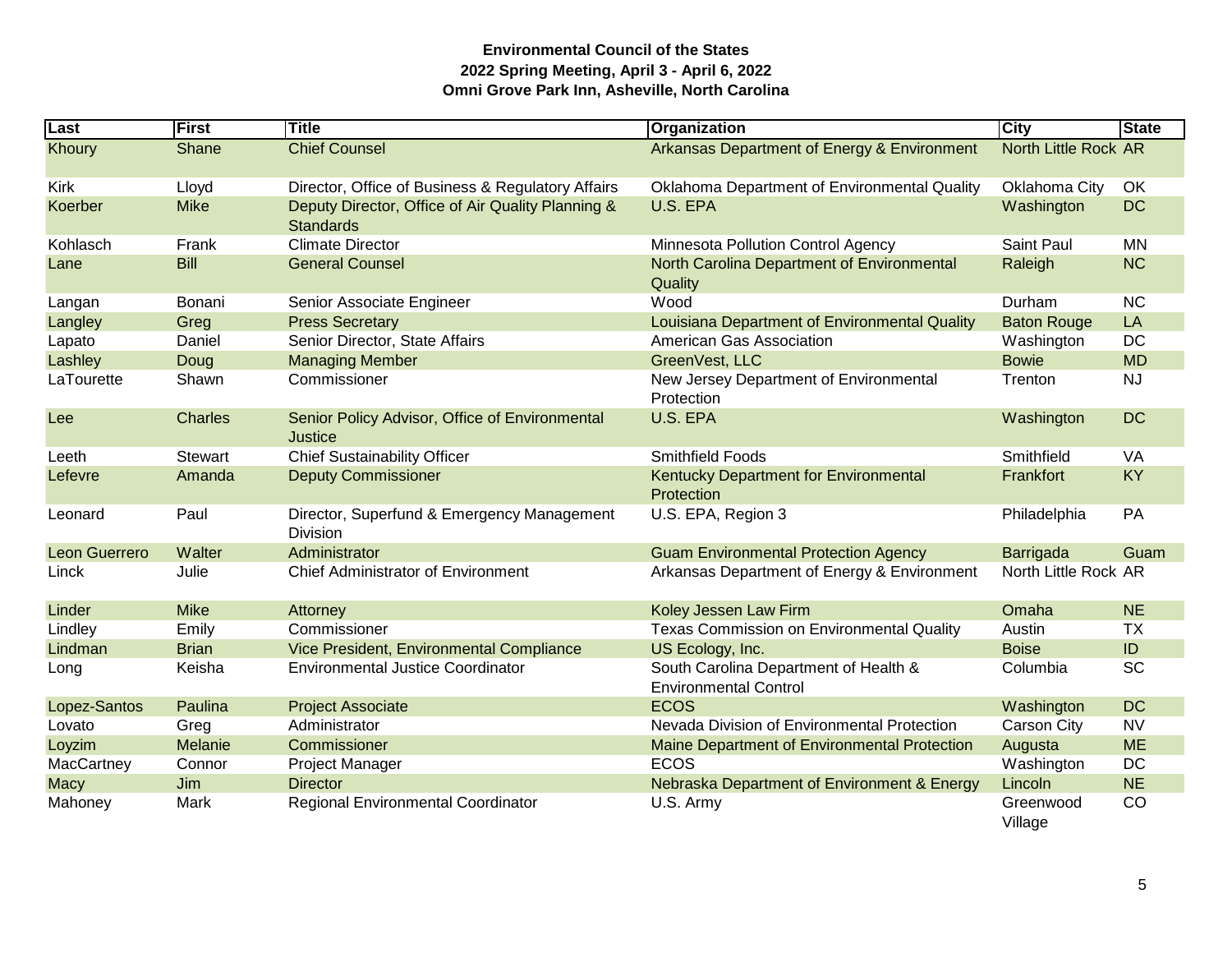| Last                       | First           | Title                                                                                                              | Organization                                            | <b>City</b>           | <b>State</b> |
|----------------------------|-----------------|--------------------------------------------------------------------------------------------------------------------|---------------------------------------------------------|-----------------------|--------------|
| <b>Male</b>                | Timothy         | <b>Executive Director</b>                                                                                          | <b>Environmental Policy Innovation Center</b>           | Washington            | <b>DC</b>    |
| Mandirola                  | Scott           | <b>Deputy Cabinet Secretary</b>                                                                                    | West Virginia Department of Environmental<br>Protection | Charleston            | WV           |
| <b>Martin</b>              | Sharon          | <b>Deputy Secretary for Public Affairs</b>                                                                         | North Carolina Department of Environmental<br>Quality   | Raleigh               | <b>NC</b>    |
| Martineau                  | <b>Bob</b>      | <b>Senior Partner</b>                                                                                              | <b>Finn Partners</b>                                    | Nashville             | <b>TN</b>    |
| <b>Martiyan</b>            | <b>Stefan</b>   | Acting Director, Office of the Chief Financial Officer                                                             | U.S. EPA                                                | Washington            | <b>DC</b>    |
| Masemore                   | Sushma          | <b>Assistant Secretary</b>                                                                                         | North Carolina Department of Environmental<br>Quality   | Raleigh               | <b>NC</b>    |
| <b>Matthews</b>            | Lisa            | Senior Advisor & State Liaison, Office of Research<br>& Development                                                | U.S. EPA                                                | Washington            | <b>DC</b>    |
| <b>Matthews</b>            | Kevin           | <b>Head of Electrification</b>                                                                                     | <b>First Student</b>                                    | Cincinnati            | OH           |
| <b>McCabe</b>              | Janet           | <b>Deputy Administrator</b>                                                                                        | U.S. EPA                                                | Washington            | <b>DC</b>    |
| McCullough                 | Pat             | Environmental Program Director, Regulatory<br>Compliance & Acquisitions, Divestitures, & Joint<br>Ventures Program | Cargill, Inc.                                           | Wayzata               | <b>MN</b>    |
| <b>McDonnell</b>           | <b>Patrick</b>  | Secretary                                                                                                          | Pennsylvania Department of Environmental<br>Protection  | Harrisburg            | PA           |
| McGrath                    | Shaun           | Director, Environmental Health & Protection                                                                        | Colorado Department of Public Health &<br>Environment   | Denver                | CO           |
| <b>McKnight</b>            | <b>Steve</b>    | Advisor, Strategy & Government                                                                                     | 374Water                                                | Durham                | <b>NC</b>    |
| Mehta                      | Vrajesh         | Water Technology Development Lead                                                                                  | Oxy                                                     | Houston               | <b>TX</b>    |
| Mena                       | <b>Sharlett</b> | <b>Assistant to the Director</b>                                                                                   | <b>Washington Department of Ecology</b>                 | Lacey                 | <b>WA</b>    |
| Meredith                   | Taylor          | Federal Government Affairs, Senior Manager                                                                         | Duke Energy                                             | Washington            | <b>DC</b>    |
| <b>Miles</b>               | Jarred          | Regional Environmental Coordinator, Regional<br>Environmental & Energy Office - Northern                           | U.S. Army                                               | <b>Baltimore</b>      | <b>MD</b>    |
| Miller                     | Julia           | Regional Program Coordinator, Regional<br>Environmental & Energy Office - Western                                  | U.S. Army Corps of Engineers                            | Denver                | CO           |
| Mohammed                   | <b>Riaz</b>     | Director, Resiliency & Environmental Policy                                                                        | <b>Edison Electric Institute</b>                        | Washington            | <b>DC</b>    |
| Moore                      | Chris           | Global Environmental Advocacy Manager                                                                              | Eastman                                                 | Kingsport             | <b>TN</b>    |
| <b>Moore</b>               | Kyra            | <b>Director</b>                                                                                                    | <b>Missouri Department of Natural Resources</b>         | <b>Jefferson City</b> | <b>MO</b>    |
| Moran                      | Gary            | <b>Deputy Commissioner</b>                                                                                         | Massachusetts Department of Environmental<br>Protection | <b>Boston</b>         | MA           |
| Morris-Mclawhorn Bridgette |                 | Paralegal, Office of the General Counsel                                                                           | North Carolina Department of Environmental<br>Quality   | Raleigh               | <b>NC</b>    |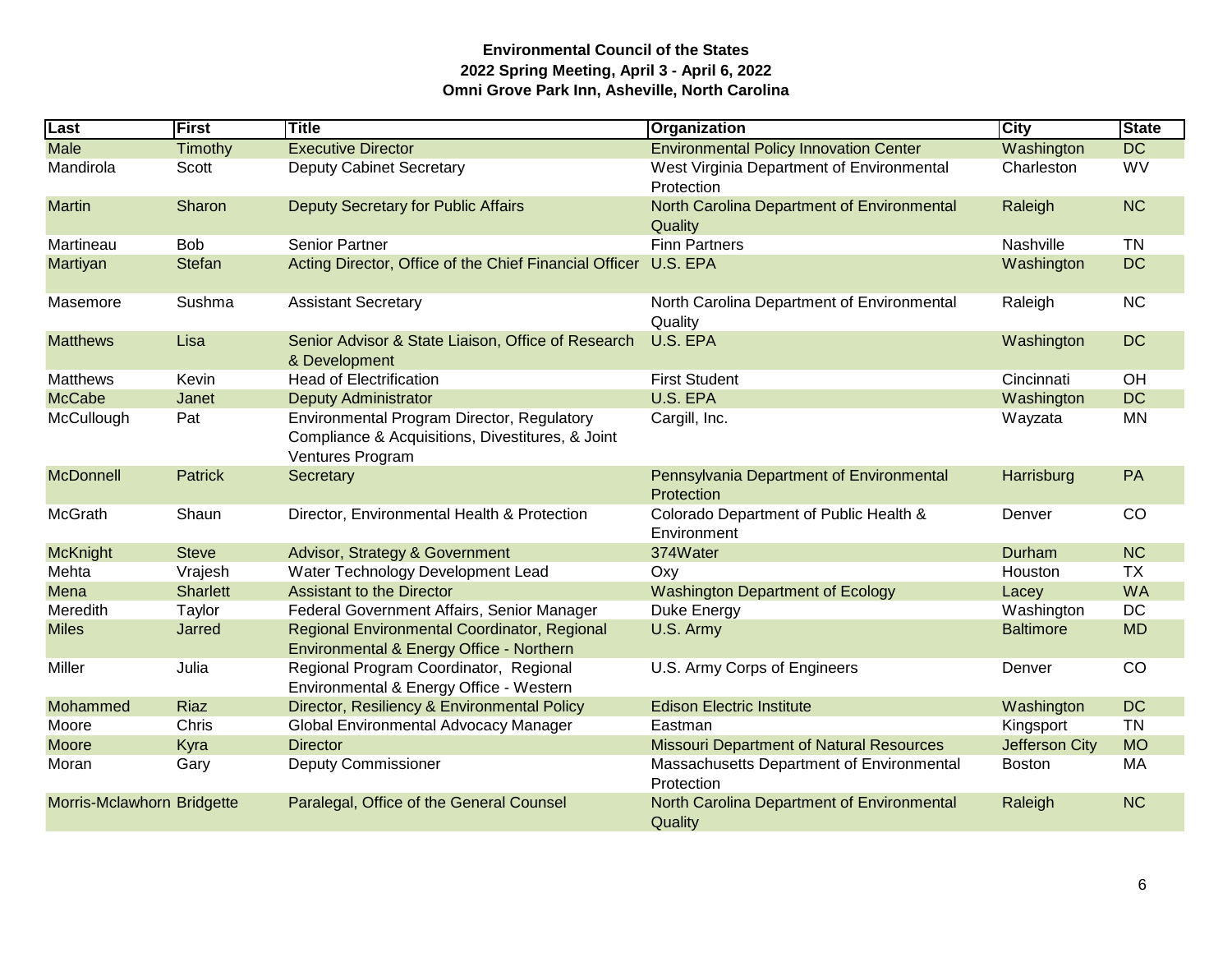| Last             | First        | Title                                                                                            | Organization                                                               | <b>City</b>         | <b>State</b> |
|------------------|--------------|--------------------------------------------------------------------------------------------------|----------------------------------------------------------------------------|---------------------|--------------|
| Mullen           | Tim          | Co-Founder                                                                                       | <b>SmartComment</b>                                                        | Los Angeles         | CA           |
| <b>Nance</b>     | Earthea      | <b>Regional Administrator</b>                                                                    | U.S. EPA, Region 6                                                         | <b>Dallas</b>       | <b>TX</b>    |
| Nappier          | Sharon       | National Program Leader, Water Reuse                                                             | U.S. EPA                                                                   | Washington          | <b>WA</b>    |
| <b>Nasser</b>    | Waleed       | <b>U.S. Director of Operations</b>                                                               | BlueGreen Water Technologies, Limited                                      | <b>Tallahassee</b>  | FL.          |
| Nelson           | Kim          | <b>Chief Operating Officer</b>                                                                   | <b>True Elements</b>                                                       | McLean              | <b>VA</b>    |
| Nicholson        | John         | <b>Chief of Staff</b>                                                                            | U.S. EPA, Region 4                                                         | Atlanta             | <b>GA</b>    |
| Niermann         | Jon          | Chairman                                                                                         | <b>Texas Commission on Environmental Quality</b>                           | Austin              | <b>TX</b>    |
| Nishida          | Jane         | <b>Assistant Administrator</b>                                                                   | U.S. EPA                                                                   | Washington          | <b>DC</b>    |
| Noonan           | Christine    | Attorney                                                                                         | Reed Smith, LLP                                                            | Richmond            | VA           |
| O'Donnell        | Arleen       | <b>Vice President</b>                                                                            | <b>Eastern Research Group</b>                                              | Winchester          | <b>MA</b>    |
| Oeth             | Trisha       | Director, Environmental Policy                                                                   | Colorado Department of Public Health &<br>Environment                      | Denver              | CO           |
| Ortiz            | Adam         | <b>Regional Administrator</b>                                                                    | U.S. EPA, Region 3                                                         | Philadelphia        | PA           |
| Parfitt          | Todd         | Director                                                                                         | Wyoming Department of Environmental Quality                                | Cheyenne            | <b>WY</b>    |
| Parisien         | Lia          | <b>Executive Project Manager</b>                                                                 | <b>ECOS</b>                                                                | Washington          | <b>DC</b>    |
| Paylor           | David        | President                                                                                        | <b>ERIS</b>                                                                | Mechanicsville      | VA           |
| <b>Perkins</b>   | <b>Myles</b> | <b>Supervisor, Toxics Reduction Unit</b>                                                         | <b>Washington Department of Ecology</b>                                    | <b>Seattle</b>      | <b>WA</b>    |
| Pigott           | <b>Bruno</b> | Deputy Assistant Administrator                                                                   | U.S. EPA                                                                   | Washington          | DC           |
| Piper            | Layne        | Senior Project Manager                                                                           | <b>ECOS</b>                                                                | Washington          | <b>DC</b>    |
| Pokon            | Emma         | <b>Deputy Commissioner</b>                                                                       | Alaska Department of Environmental<br>Conservation                         | Juneau              | AK           |
| Poole            | Kelly        | Senior Project Manager                                                                           | <b>ECOS</b>                                                                | Washington          | <b>DC</b>    |
| Putnam           | Andy         | <b>Environmental Information Manager</b>                                                         | Colorado Department of Public Health &<br>Environment                      | Denver              | CO           |
| <b>Rakouskas</b> | Kurt         | <b>Executive Project Manager</b>                                                                 | <b>ECOS</b>                                                                | Washington          | <b>DC</b>    |
| Raleigh          | Lisa         | <b>Executive Director</b>                                                                        | <b>RiverLink</b>                                                           | Asheville           | <b>NC</b>    |
| Rasmussen        | <b>Stan</b>  | Director, Regional Environmental & Energy Office -<br>Central                                    | U.S. Army                                                                  | Fort<br>Leavenowrth | <b>KS</b>    |
| Ratcliffe        | Will         | Director, State Government & Regulatory Affairs                                                  | Williams                                                                   | Pittsburgh          | PA           |
| Ratsep           | Tim          | <b>Director</b>                                                                                  | Delaware Department of Natural Resources &<br><b>Environmental Control</b> | Dover               | <b>DE</b>    |
| Ravichandran     | Ravi         | DoD Region 6 Environmental Coordinator, Air Force U.S. Air Force<br><b>Civil Engineer Center</b> |                                                                            | San Antonio         | <b>TX</b>    |
| Reece            | Myra         | <b>Director</b>                                                                                  | South Carolina Department of Health &<br><b>Environmental Control</b>      | Columbia            | <b>SC</b>    |
| Regan            | Michael      | Administrator                                                                                    | U.S. EPA                                                                   | Washington          | <b>DC</b>    |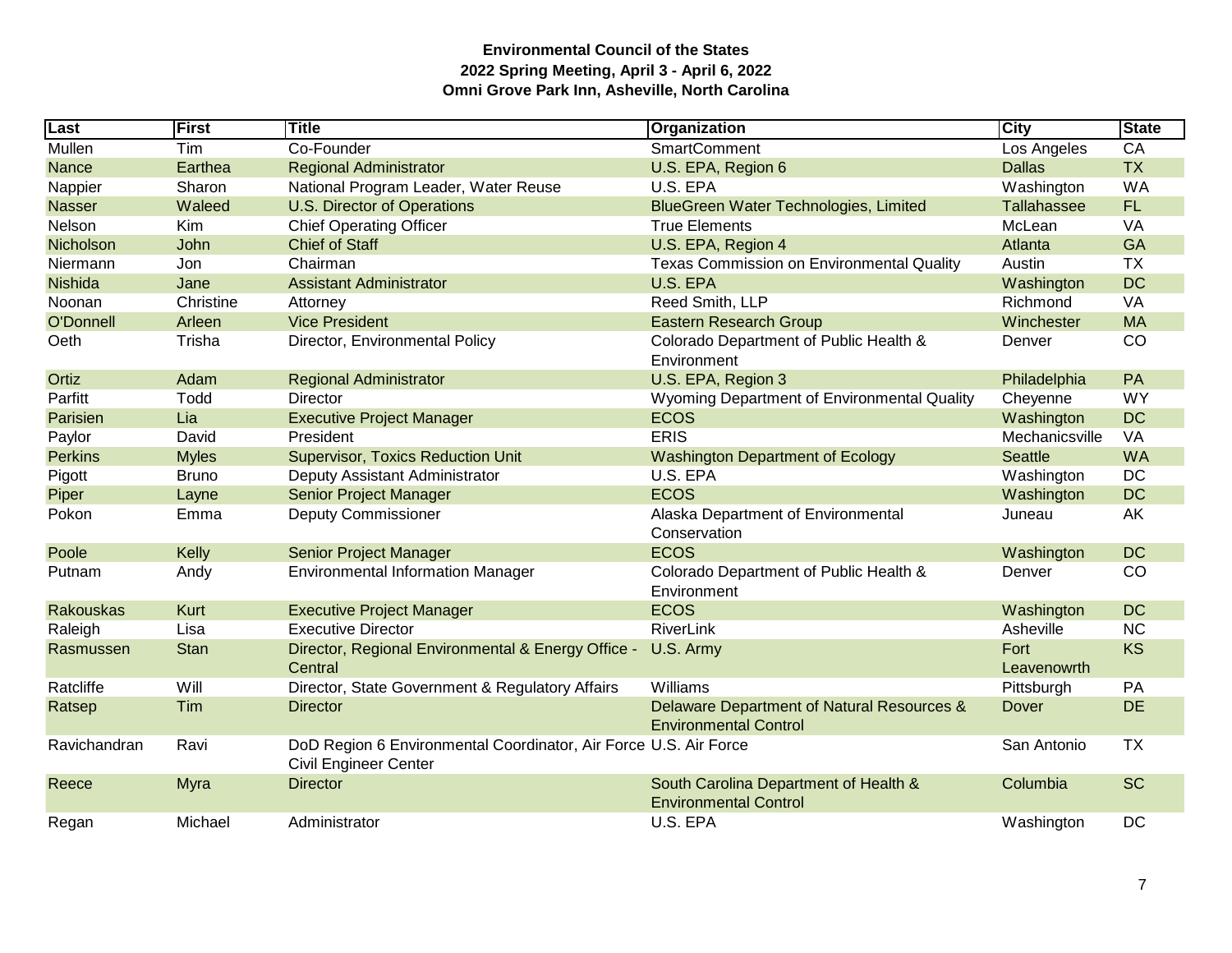| Last            | <b>First</b>    | <b>Title</b>                                                                       | Organization                                                                    | <b>City</b>                      | <b>State</b> |
|-----------------|-----------------|------------------------------------------------------------------------------------|---------------------------------------------------------------------------------|----------------------------------|--------------|
| <b>Rennicks</b> | <b>Jennifer</b> | Senior Manager, Government Affairs                                                 | <b>World Resources Institute</b>                                                | Washington                       | <b>DC</b>    |
| Rettig          | Todd            | <b>Deputy Director</b>                                                             | Illinois Environmental Protection Agency                                        | Springfield                      | IL.          |
| <b>Reyes</b>    | Patty           | <b>ITRC Director</b>                                                               | ECOS / ITRC                                                                     | Washington                       | <b>DC</b>    |
| Rikard          | Gary            | Attorney                                                                           | <b>Butler Snow</b>                                                              | Ridgeland                        | <b>MS</b>    |
| <b>Rizk</b>     | Jim             | <b>Senior Advisor</b>                                                              | <b>Texas Commission on Environmental Quality</b>                                | Austin                           | <b>TX</b>    |
| <b>Robbins</b>  | Chris           | Deputy Assistant Administrator for Management,<br>Office of Research & Development | U.S. EPA                                                                        | Research<br><b>Triangle Park</b> | <b>NC</b>    |
| <b>Roberts</b>  | Hunter          | Secretary                                                                          | South Dakota Department of Agriculture & Natural<br>Resources                   | Pierre                           | <b>SD</b>    |
| Rockensuess     | <b>Brian</b>    | Commissioner                                                                       | Indiana Department of Environmental<br>Management                               | Indianapolis                     | IN           |
| Rodriguez       | Dania           | <b>Executive Director</b>                                                          | Association of State and Territorial Solid Waste<br><b>Management Officials</b> | Washington                       | <b>DC</b>    |
| Romer           | Jennie          | Deputy Assistant Administrator for Pollution<br>Prevention                         | U.S. EPA                                                                        | Washington                       | DC           |
| Rudolph         | Martha          | <b>Board Member</b>                                                                | <b>ERIS</b>                                                                     | Denver                           | CO           |
| Ryan            | Kristin         | <b>Deputy Director</b>                                                             | Idaho Department of Environmental Quality                                       | <b>Boise</b>                     | ID           |
| <b>Salyers</b>  | David           | Commissioner                                                                       | Tennessee Department of Environment &<br>Conservation                           | Nashville                        | <b>TN</b>    |
| Sanders         | Chris           | Director, Office of Pollution Control                                              | Mississippi Department of Environmental Quality                                 | Jackson                          | <b>MS</b>    |
| Sandler         | <b>Israel</b>   | <b>Chief Revenue Officer</b>                                                       | <b>BlueGreen Water Technologies, Limited</b>                                    | Tallahassee                      | FL.          |
| <b>Saunders</b> | Nichole         | Senior Attorney                                                                    | <b>Environmental Defense Fund</b>                                               | Austin                           | <b>TX</b>    |
| <b>Sawyers</b>  | Andrew          | Office Director, Office of Wastewater Management                                   | U.S. EPA                                                                        | Washington                       | <b>DC</b>    |
| Sayer           | Matthias        | Senior Vice President, Environment, Health, Safety<br>& Regulatory                 | <b>NGL Energy Partners, LP</b>                                                  | Santa Fe                         | <b>NM</b>    |
| <b>Scheffer</b> | Erika           | <b>Associate Director, Government Relations</b>                                    | Carrier                                                                         | Vienna                           | <b>VA</b>    |
| Self            | Kevin           | Senior Vice President, Strategy, Business<br>Development & Government Affairs      | <b>Schneider Electric</b>                                                       | <b>Boston</b>                    | МA           |
| Sheehan         | John            | Partner                                                                            | Earth & Water Law, LLC                                                          | Kensington                       | <b>MD</b>    |
| Shelley         | Kim             | <b>Executive Director</b>                                                          | Utah Department of Environmental Quality                                        | Salt Lake City                   | UT           |
| Sherman         | <b>Scott</b>    | Attorney                                                                           | U.S. Army                                                                       | San Antonio                      | <b>TX</b>    |
| Sheth           | Mona            | Senior Director                                                                    | <b>Schneider Electric</b>                                                       | Washington                       | <b>DC</b>    |
| <b>Shore</b>    | Debra           | <b>Regional Administrator</b>                                                      | U.S. EPA, Region 5                                                              | Chicago                          | IL.          |
| Singletary      | Robert          | Chief of Staff                                                                     | Oklahoma Department of Environmental Quality                                    | Oklahoma City                    | OK           |
| <b>Steadley</b> | Ryan            | <b>Executive Director</b>                                                          | <b>STRONGER</b>                                                                 | Norman                           | OK           |